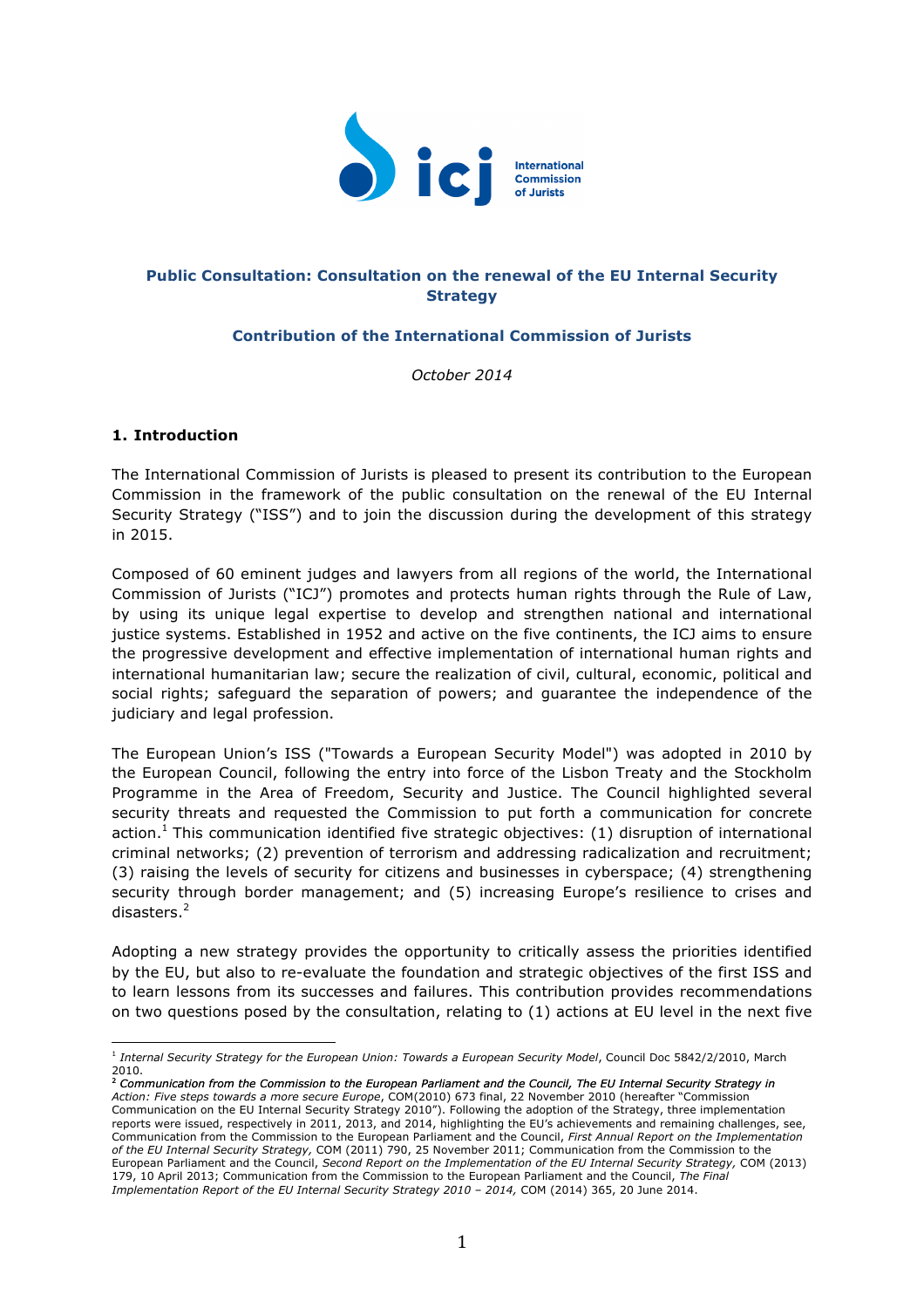years, and (2) what is needed to safeguard European citizens when developing future EU security actions. The starting point for this paper is the need to give continued and increased priority to protection of human rights<sup>3</sup> and the rule of law, which must be central to the activities and policies of the strategy as well as security objectives themselves.

Following the entry into force of the Lisbon Treaty, the Charter on Fundamental Rights ("EU Charter") became legally binding on the EU institutions and on Member States.<sup>4</sup> The ICJ considers that more can still be done to develop an EU legal system that fully secures human rights protection. The ICJ also underscores the need for EU institutions to operate in accordance with the principle of transparency in the process of EU accession to the European Convention on Human Rights (ECHR). It is therefore laudable that in the new Commission, human rights, particularly fundamental rights under the EU Charter, and the rule of law will be central to the Commission's work. This objective should be facilitated in particular by the work of the new Commission's First Vice-President (Frans Timmermans), who will have a role as "watchdog" over the application of the EU Charter in all EU legislation and activities. The ICJ also welcomes the newly adopted Rule of Law Framework,<sup>5</sup> which should enable the EU to respond more quickly when there are signs of significant rule of law deficits in a Member State. These steps towards stronger implementation of the EU's founding principles can and should be complemented by an internal security strategy that promotes and ensures fundamental rights and rule of law.

In this submission, the ICJ therefore makes the following recommendations.

- 1. The future ISS must be centred on human rights and the rule of law. In the context of a wider EU fundamental rights strategy, it must include protection of fundamental rights and the rule of law as a security objective, and must strive to ensure compliance with fundamental rights and principles of rule of law in all security related laws, policies and practices.
- 2. The future ISS should clarify its objectives on "border management", ensuring that issues of migration, including asylum, are not represented mainly as security issues, but as matters primarily concerned with the protection of human rights. The EU must ensure better protection of human rights in "border management", and this should be reflected in the ISS.
- 3. Data protection of all individuals subject to EU jurisdiction and/or affected by EU policies must be prioritized under the ISS, since large-scale violation of privacy rights poses a serious threat to the protection of rights of privacy and data protection, and therefore to security, within the EU.
- 4. The ISS should critically evaluate its counter-terrorism strategies and the counterterrorism activities of the Member States, ensuring that fundamental rights and the rule of law are protected, in particular in regard to securing accountability and reparation for complicity in rendition and secret detention practices.
- 5. The ISS should also include a security objective relating to justice and the rule of law, as a basis for further EU legislative protection for fair trial rights.
- 6. The proposed European Public Prosecutor's Office (EPPO) can play a potentially significant in fighting corruption. It will remain important to clarify the specific aim of the EPPO to ensure safeguards for human rights and the rule of law, including by providing appropriate guarantees for respect of fundamental rights.

 $3$  In this paper, we use the term "human rights" when referring to rights protected under international human rights law. The term "fundamental rights" is used to denote rights under the EU Charter of Fundamental Rights.

<sup>4</sup> European Union, *Consolidated version of the Treaty on European Union*, 13 December 2007, 2008/C 115/01, Article 6; European Union, Charter of Fundamental Rights of the European Union, 26 October 2012, 2012/C 326/02, Article 51.<br><sup>5</sup> Communication from the Commission to the European Union, 26 October 2012, 2012/C 326/02, Article 51.

*Rule of Law,* COM(2014) 158 final/2, 19 March 2014.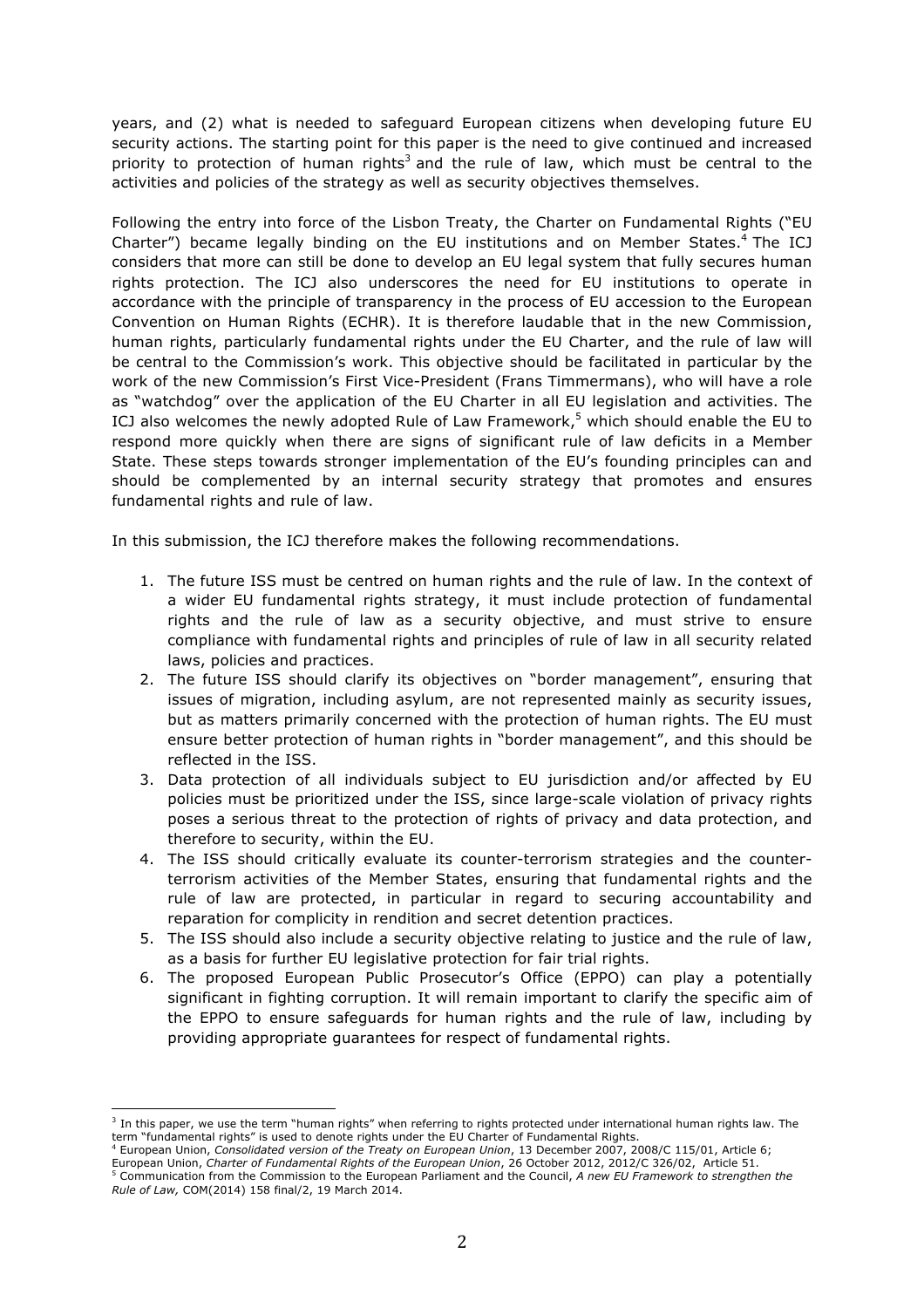### **2. Human Rights and Rule of Law as foundations for the EU's security strategy**

The ICJ considers it essential that protection of fundamental rights and the rule of law in Europe be central to the framing of the future ISS*.* Prioritisation of fundamental rights protection under the future ISS should be undertaken in the context of a wider EU fundamental rights strategy, which aims at the effective protection of the human rights of all those present in EU Member States.

It is important to stress that there is no dichotomy between protecting human rights and ensuring security. Rather, security is in itself one of the objectives of human rights, since, under international human rights law, States have a positive obligation to protect people under their jurisdiction. Indeed, one of the primary aims of the international human rights law framework, developed after World War II, was ensuring security.<sup>6</sup>

On a practical level, security measures that are compliant with human rights and the rule of law reinforce the credibility and legitimacy of the response to terrorism, or other security threats.<sup>7</sup> Conversely, violations of human rights or rule of law principles in security measures may actively threaten security, creating disaffection and encouraging resort to terrorist or other criminal acts. Fundamental rights and rule of law should therefore be the starting point, as well as a key objective, of any security strategy.

The UN Security Council, in its resolution 2178(2014) adopted unanimously on 24 September 2014, underscored that "respect for human rights, fundamental freedoms and the rule of law are complementary and mutually reinforcing with effective counter-terrorism measures, and are an essential part of a successful counter-terrorism effort and note[d] the importance of respect for the rule of law so as to effectively prevent and combat terrorism, and … that failure to comply with these and other international obligations, including under the Charter of the United Nations, is one of the factors contributing to increased radicalization and fosters a sense of impunity."<sup>8</sup>

Globally, in the last fifteen years, security and counter-terrorism measures have too often disregarded human rights principles, and have sometimes led to gross violations of human rights. The 2009 Report of the ICJ's Eminent Jurists Panel on Terrorism, Counter-terrorism and Human Rights, an initiative of the ICJ established to assess the impact of counterterrorism measures on the protection of human rights and the rule of law worldwide, found that, since September 2001, "some States have allowed themselves to be rushed into hasty responses, introducing an array of measures which are undermining cherished values as well as the international legal framework carefully evolved over at least the last half-century".

Although EU Member States have often been important defenders of the protection of the rule of law in times of crisis, including terrorist threats, the years following the attack in the US on 11 September 2001 saw some European States compromise the protection of human rights in the name of security and counter-terrorism. Such measures included the adoption and implementation of over-broad counter-terrorism laws, administrative measures, such as preventive detention, $10$  as well as complicity in the USA-led renditions and secret detentions programme. The latter were marked by gross human rights violations amounting to crimes under international law, such as torture and ill-treatment, enforced disappearance and

<sup>6</sup> International Commission of Jurists (ICJ), *Assessing Damage, Urging Action. Report of the Eminent Jurists Panel on Terrorism, Counter-Terrorism and Human Rights*, February 2009, p. 16. In the counterterrorism context the ICJ underscored this principle in its 2004 Berlin Declaration on Upholding Human Rights and the Rule of Law in Combating Terrorism, http://www.refworld.org/docid/41dec1f94.html which affirms that: "safeguarding persons from terrorist and acts and respecting human rights both form part of a seamless web of protection incumbent upon the State."

<sup>&</sup>lt;sup>7</sup> International Commission of Jurists (ICJ), *Assessing Damage, Urging Action, op cit*, p. 21.<br><sup>8</sup> UN Security Council Resolution 2178(2014), Recital 7.

<sup>&</sup>lt;sup>9</sup> ICJ, Assessing Damage, Urging Action, op cit, p.159

<sup>&</sup>lt;sup>10</sup> See ICJ, Assessing Damage, Urging Action, op cit, Chapter 5, Chapter 6.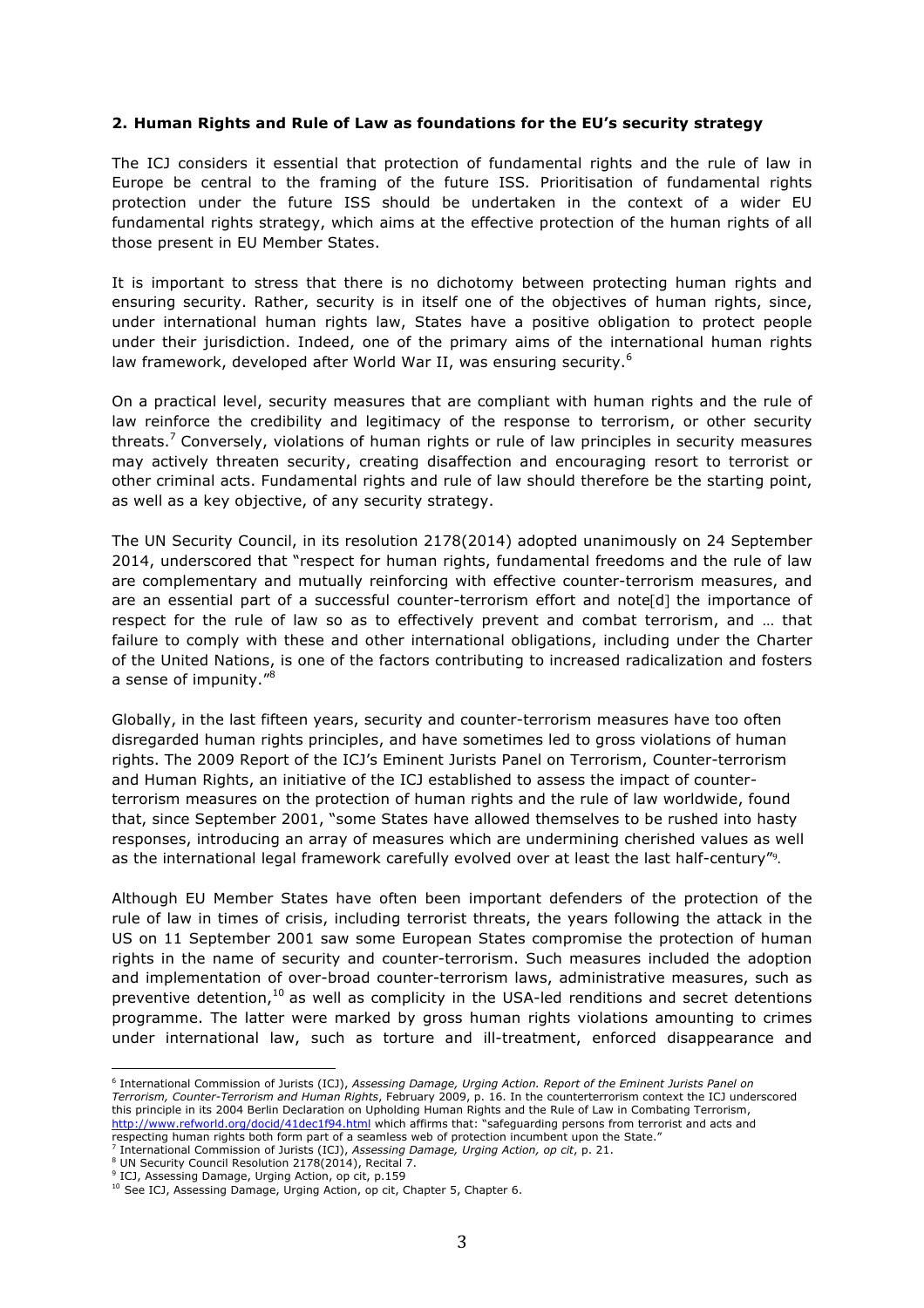prolonged arbitrary detention.<sup>11</sup> More recently, there has been mounting concern at the adverse human rights impact of mass surveillance in the interests of security, including in the  $EU.<sup>12</sup>$ 

As the EU prepares its future ISS, in a climate when concern at the threat of terrorism is once more increasing, it should draw on the lessons of the past, strive to ensure that the EU and its Member States respect human rights and the rule of law in all security measures, and promote protection of human rights as the most effective means, in the long-term, of preserving the security of the people of Europe.

#### **Fundamental Rights and Rule of Law in the EU ISS**

The 2010 Stockholm Programme on the area of freedom, security and justice states that the EU ISS' aim is "to further improve security in the Union and thus protect the lives and safety of citizens and to tackle organized crime, terrorism and other threats"<sup>13</sup> and that it shall be based on a number of principles, including "respect for fundamental rights, international protection and the rule of law".<sup>14</sup> In a March 2010 paper specifically on the EU ISS, the Council elaborated on certain principles to guide the strategy, including (1) justice, freedom and security policies that respect fundamental rights, international protection, the rule of law and privacy, (2) protection of all citizens; and (3) transparency and accountability in security policies.15

However, the implementing Communication of the European Commission which set out concrete strategic objectives for the EU ISS 2010 - 2014 referred to fundamental rights and rule of law only as common values on which the ISS is based, and did not specify how the Commission planned to incorporate these principles in ISS-related activities.<sup>16</sup>

The ICJ regrets that the Commission has conducted little evaluation in terms of fundamental rights and rule of law in its analysis of the implementation of the  $ISS<sup>17</sup>$  and that it has not provided explanations on the compliance of ISS activities and legislation with the EU Charter and principles of the rule of law, nor as to how human rights are to be protected and fulfilled by the strategy.<sup>18</sup> The ISS' focus on security at the expense of human rights protection has been criticised by the European Parliament, which has stressed the need to ensure "the revision of those policies in order to safeguard human rights and fundamental freedoms".<sup>19</sup>

The ICJ therefore welcomes the statement in the Commission's final implementation report of

 <sup>11</sup> See ECtHR, *Al Nashiri v. Poland* Application no. 28761/11, Judgment of 24 July 2014; *Abu Zubaydah v Poland*, Application no. 7511/13, Judgment of 24 July 2014. See, the last resolution of the European Parliament, *European Parliament resolution of 10 October 2013 on alleged transportation and illegal detention of prisoners in European countries by the CIA*, Doc. No.

P7\_TA(2013)0418. <sup>12</sup> See, OHCHR, *The right to privacy in the digital age*, UN Doc. A/HRC/27/37, 30 June 2014; *European Parliament resolution of 12 March 2014 on the US NSA surveillance programme, surveillance bodies in various Member States and their impact on EU citizens' fundamental rights and on transatlantic cooperation in Justice and Home Affairs*, Doc. No. P7\_TA(2014)0230; Parliamentary Assembly of the Council of Europe, *Improving user protection and security in cyberspace*, Resolution 1986(2014), adopted on 9 April 2014.

<sup>13</sup> *The Stockholm Programme an Open and Secure Europe Serving and Protecting Citizens,* 2010/C 115/01, 4 May 2010 (hereafter "Stockholm Programme, 2010/C 115/01), p. 5.

 $14$  Stockholm Programme, 2010/C 115/01, Section 4.1 page 17<br><sup>15</sup> Council Doc 5842/2/2010, Internal Security Strategy for the European Union: Towards a European Security Model, p. 19 – 20<br><sup>16</sup> Commission Communication on the EU Internal Security Strategy 2010, p. 2.

<sup>17</sup> See first implementation report p. 3; Second implementation report, p. 2 and 13.<br><sup>18</sup> For example, whilst the Commission does refer to their proposed 2012 EU data protection package, as well as "practically oriented efforts further to integrate fundamental rights in the EU security domain" such as opinions and reports of the fundamental rights agency on for instance data protection, radicalization to hate crime and extremism, and the 2013 fundamental rights based police training manual, no real evaluation is made. Also a reference is made to the aim of monitoring Member States in respecting fundamental rights in the context of the adoption of the Schengen evaluation mechanism, as well the fair trial directives that have been adopted, but there is no goal setting or accountability. See, *Communication from the Commission to the European Parliament and the Council, the final implementation of the EU Internal Security Strategy 2010 – 2014, COM (2014) 365 final, 20 June 2014, p. 10 – 11.*<br><sup>19</sup> Report on the situation of fundamental rights in the European Union (2012) (2013/2078 (INI) Committee on Civil Liberties,

*Justice and Home Affairs,* A7-0051/2014, 27 January 2014, para. 26.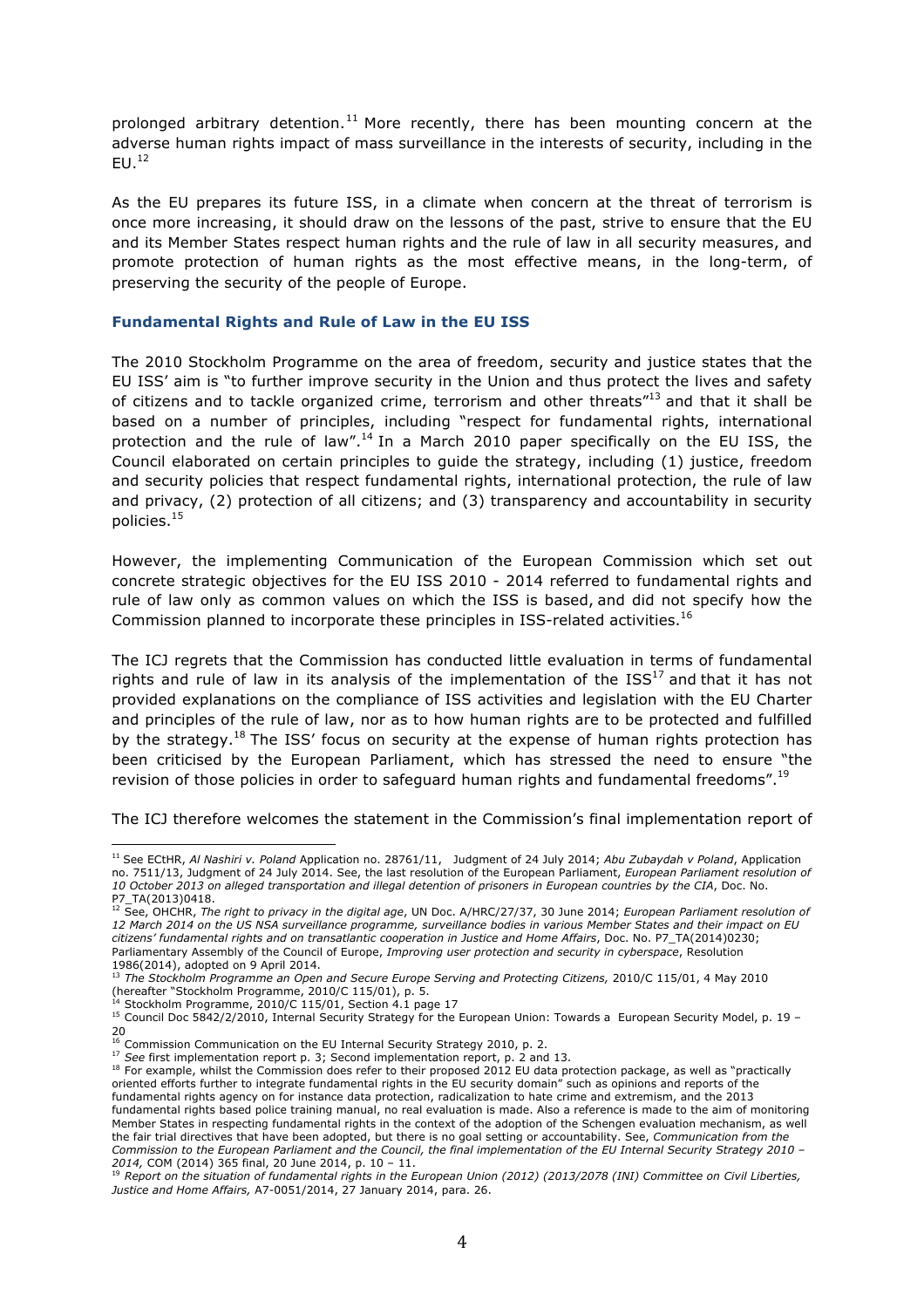the EU ISS 2010 – 2014, that "strengthening the respect of fundamental rights as part of a citizen-centred approach" will be a cross-cutting objective for the future EU ISS of 2015 - 2019. <sup>20</sup> The report stresses that fundamental rights reinforce "the EU internal security by safeguarding and increasing trust among citizens and between citizens and governmental institutions". <sup>21</sup> Such an approach is in line with the Stockholm Programme, which states that it "is of paramount importance that law enforcement measures, on the one hand, and measures to safeguard individual rights, the rule of law and international protection rules, on the other, go hand in hand in the same direction and are mutually reinforced".<sup>22</sup>

# **The ICJ recommends that the future EU ISS be clearly articulated as a strategy to protect all those present in the EU. The respect, protection and fulfilment of fundamental rights and of the rule of law is essential to such an objective, not only as a foundational principle, but also as a means of preventing resort to terrorism and crime. It should therefore be made a specific security objective in the EU ISS 2015 – 2020.**

It is also welcome that in the final implementation report, the Commission provides some account of fundamental rights measures relevant to the ISS. However, this accounting is expressed only in general terms.  $^{23}$  There is a need for a more structured, detailed and integrated approach to evaluation of the protection of fundamental rights and the rule of law, under the ISS. This evaluation should take account of the fundamental rights and rule of law implications of each ISS security objective.

**The ICJ therefore recommends that reporting under the ISS include structured and comprehensive reporting on how action under each security objective impacts on fundamental rights and the rule of law. In some circumstances this will require follow-up by the EU institutions, to ensure that these principles are protected in practice.** 

## **3. "Border Management": Implications for Migration and Asylum**

The Stockholm Programme framed the ISS as covering border management for security purposes, relating to human trafficking and cross-border crime, and did not address the implications for protection of rights of migrants, including asylum seekers. The Council, in its 2010 conceptual document, and the Commission, in its Communication on the strategy, set as a clear aim that external borders must be managed as part of the EU's security strategy.  $^{24}$ Whilst the ICJ acknowledges the need for border management in order to combat organized crime, including human trafficking, we stress that in practice every aspect of border management may also affect the human rights of people seeking to enter the EU. Many aspects also touch on their protection under international refugee law.

The ICJ is concerned that the Commission, in its final implementation report, appears to frame migration primarily as part of a security agenda and not also as a key area of human rights concern, with the recognition that migration engages the responsibility of the EU and its member states for human rights protection.<sup>25</sup> The ICJ shares the opinion of the UN Special

 <sup>20</sup> Communication from the Commission to the European Parliament and the Council, the final implementation of the EU Internal Security Strategy 2010 – 2014, COM (2014) 365 final, 20 June 2014, p. 17.<br><sup>21</sup> Ibid., p. 17.

<sup>&</sup>lt;sup>22</sup> The Stockholm Programme an Open and Secure Europe Serving and Protecting Citizens, 2010/C 115/01, section 1.1.<br><sup>23</sup> Ibid., p. 10 – 11.<br><sup>24</sup> Stockholm Programme, 2010/C 115/01, p. 17, 26,27; Commission Communication on 2010, Objective 4.

<sup>25</sup> The Commission for instance states that the ISS's actions on border management were fulfilled by "exploiting the synergies between border management policies on persons and on goods, as well as by addressing migration management and the fight against crime in combination when implementing the integrated border strategy", referring specifically to EUROSUR, Schengen governance legislation, second generation Schengen Information system, the Visa Information System, the Smart Border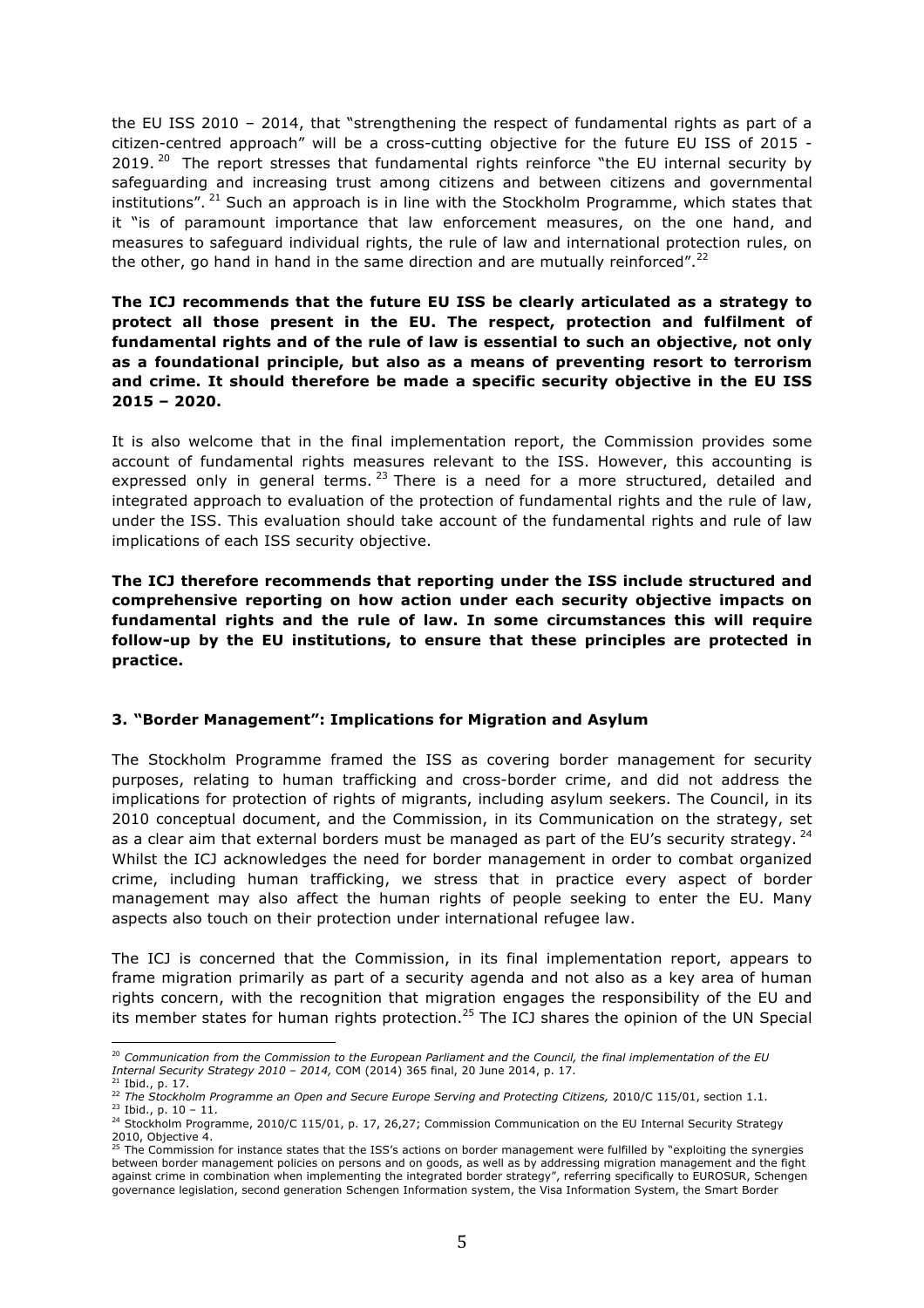Rapporteur on the Human Rights of Migrants that "within the European Union policy context, irregular migration remains largely viewed as a security concern that must be stopped [and that this] is fundamentally at odds with a human rights approach, concerning the conceptualization of migrants as individuals and equal holders of human rights".<sup>26</sup>

It is clear that the EU cannot conduct security activities on external borders in a vacuum, without reference to human rights obligations. Insofar as the future ISS concerns border management, its strategies and activities must therefore be integrated with wider EU strategies to ensure protection of fundamental rights in migration, asylum and border management.

# **The ICJ therefore recommends that future ISS should take into account that issues of migration, including asylum, should not be considered primarily as issues of security, but also as deeply implicating the protection of human rights.**

Although the ICJ considers that it is not appropriate to address migration and asylum in the framework of a security strategy, we note that the Commission's paper mentions situations linked to border management. In this connection, the ICJ reiterates its concern at the possible failures of the EU and its Member States to comply with obligations under the international law of the sea on search and rescue and with obligations on the protection of the right to life at sea under human rights law. This arises in particular from the lack of clarity about the connections between Operation Frontex Plus and Italy's operation Mare Nostrum. While the Italian Minister of the Interior, Angelino Alfano, has repeatedly announced that the Frontex operation will take over from the Mare Nostrum operation, the European Commission and Frontex have been clear that Frontex Plus will not replace Mare Nostrum, and that therefore all 'humanitarian' efforts remain the responsibility of Mare Nostrum or in any case not the responsibility of the EU.

While conscious that the EU under its present budget may lack resources to undertake an operation of the magnitude of Mare Nostrum, the ICJ urges the EU and its Member States, including Italy, to undertake all efforts to continue the operation Mare Nostrum or another operation that provides at least equivalent protection.<sup>27</sup> The ICJ further urges that all operations, in particular those led by Frontex under the Maritime Surveillance Regulation 2014, comply with international law, including the international law of the sea, international human rights law and refugee law.

The ICJ has previously set out its views on the proposed Regulation establishing rules for the surveillance of the external sea borders in the context of operational cooperation coordinated by Frontex.28 While the Regulation may assist in ensuring the respect of the principle of *nonrefoulement* in Frontex sea operations and in giving priority to the duty of the EU and Member States to search and rescue and bring to safety migrants in distress in the high seas, it is only applicable to Frontex operations. The ICJ recommends that such protections be extended to operations by Member States and that there be EU-wide strategic guidelines on search and rescue, for instance a European Strategy on Search and Rescue.

<u> 1989 - Andrea Santa Andrea Andrea Andrea Andrea Andrea Andrea Andrea Andrea Andrea Andrea Andrea Andrea Andr</u>

Package, and the reinforcement of Frontex through the adoption of a revised legal basis. See *Communication from the Commission to the European Parliament and the Council, the final implementation of the EU Internal Security Strategy 2010 – 2014,* COM (2014) 365 final, 20 June 2014, p 8 – 9. 26 *Regional study: management of the external borders of the European Union and its impact on the human rights of migrants,* 

Report of the UN Special Rapporteur on the human rights of migrants, Francois Crepeau, UN Doc. A/HRC/23/46, 24 April 2013,

para. 31. **<sup>27</sup>** Inter Press Service, *New Operation Could Hide Major Shift in Europe's Immigration Control Policy,* 6 September 2014,

www.ipsnews.net. 28 International Commission of Jurists, Amnesty International, European Council on Refugees and Exiles, *Joint Submission on EU Draft Regulation on Surveillance of External Sea Borders,* 2 September 2013, available at: http://www.icj.org/jointsubmission-on-eu-draft-regulation-on-surveillance-of-external-sea-borders/.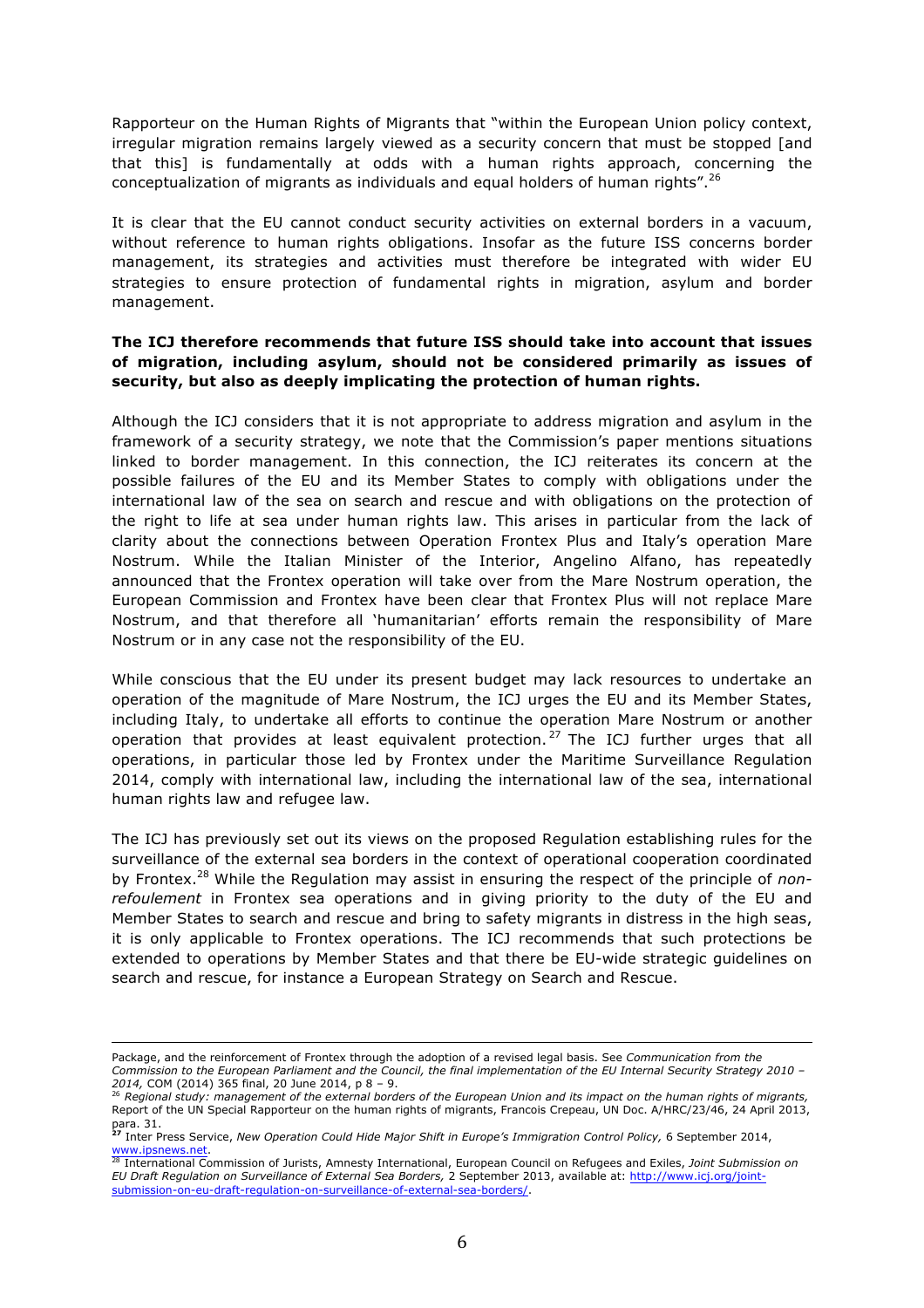**The ICJ considers that, in border management, the foremost objective must be ensuring better protection of human rights and access to international protection, and this should be reflected in the ISS. Clear rules on search and rescue duties and on the respect of the principle of** *non-refoulement* **will ensure the respect of this priority.**

### **4. Data protection and Privacy Rights**

As stressed by the European Data Protection Supervisor (EDPS) in June 2014, "during the last five years concerns about privacy and data protection have arguably become more intense than ever before." $^{29}$  The EDPS referred to the Commission's 2012 proposed package of legislative reforms on data protection in the EU, the revelations of secret services' programmes of mass surveillance of individuals, and most recently the April 2014 judgment of the Court of Justice of the European Union which annulled the Data Retention Directive due to its excessive interference with fundamental rights.<sup>30</sup> A number of distinct security-related issues need to be addressed by the EU.

## **Ensuring Effective Data Protection**

It is clear that violations of the rights to privacy and to data protection are significant security threats to any individual both globally $31$  and within the EU. The threat comes not only from the security services of third countries such as the US, but also from within the EU, ostensibly prompted by security objectives, including counter-terrorism, but often used for other purposes. Already in 2010, the European Data Protection Supervisor (EDPS) criticized the then adopted EU ISS for failing to explain how fundamental rights of privacy and data protection would be ensured.<sup>32</sup> **The ICJ recommends that a security objective on data protection is adopted in the future ISS. Under this objective, the Commission should take practical steps to ensure that all EU ISS related activities comply with rights to privacy and data protection.**

In accordance with the EU Charter and international human rights law, all security related activities of the EU and its Member States must refrain from interference with privacy rights, save where such interference is prescribed by law, and is necessary in a democratic society in pursuit of a legitimate aim, and proportionate to that aim.<sup>33</sup> There is also an obligation to take positive measures to prevent and remedy violations of the rights to privacy and data protection, including by third states or private persons. The ICJ agrees with the European Data Protection Supervisor (EDPS) who emphasized that the key milestones for data protection during the Stockholm programme have been the January 2012 Commission proposals for reforming the data protection framework and the March 2014 European Parliament resolution on the reform by the European parliament.<sup>34</sup> The EDPS stressed that it is "regrettable that progress has been slower at Council level, and … continue(d) to urge all parties to move towards agreement as soon as possible". **The ICJ therefore recommends that, under the future ISS, prompt action be undertaken by all relevant EU Institutions, to ensure the further adoption of legislation to protect the privacy and**

<sup>29</sup> European Data Protection Supervisor, *Opinion of the European Data Protection Supervisor on the Future Development of the Area of Freedom, Security and Justice, 4 June 2014, para. 3.*<br><sup>30</sup> Ibid. 31 See, UN General Assembly resolution no. 68/167, *The right to privacy in the digital age*, UN Doc. A/RES/68/167, 18

December 2013; and, OHCHR, *The right to privacy in the digital age*, UN Doc. A/HRC/27/37, 30 June 2014.<br><sup>32</sup> The FDPS also emphasized that from a data against the digital age, UN Doc. A/HRC/27/37, 30 June 2014.

<sup>32</sup> The EDPS also emphasized that from a data protection perspective the EU ISS also holds a nexus with other EU strategies being developed, including the review of the data protection legal framework, discussed above, which has not been completed, calling for a more comprehensive and integrated approach. European Data Protection Supervisor, *EU Internal Security Strategy: "Security and Privacy Concerns should be taken Equally Serious" says EDPS,* Press Release, 20 December 2010.

<sup>33</sup> Article 8.2 ECHR; article 17 ICCPR; articles 7 and 8 EU Charter.

<sup>&</sup>lt;sup>34</sup> European Data Protection Supervisor, *Opinion of the European Data Protection Supervisor on the Future Development of the Area of Freedom, Security and Justice,* 4 June 2014, para. 11.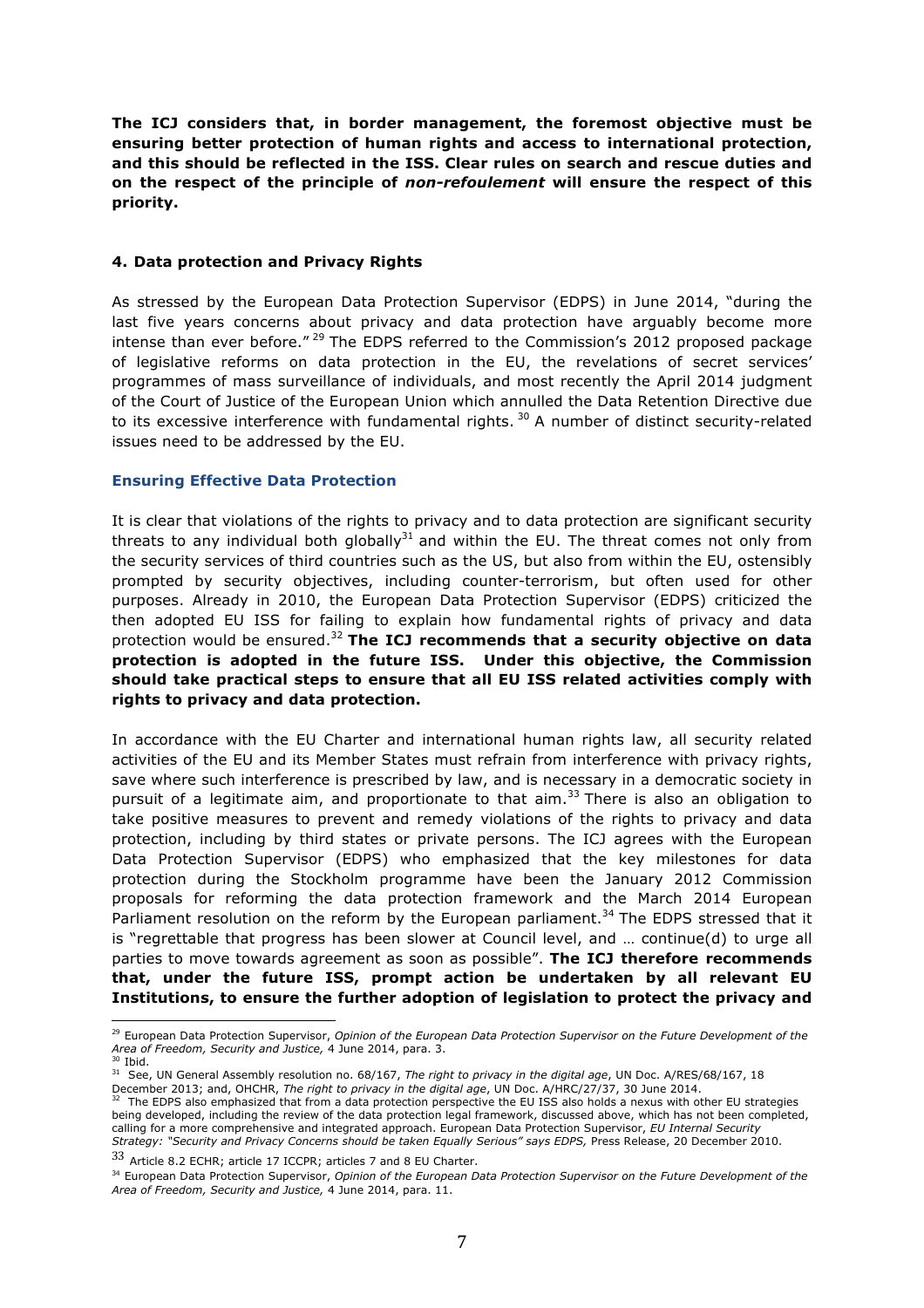#### **personal data of everyone in Europe.**

Finally, the ICJ notes that in April 2014 the CJEU annulled the EU's data retention directive as non-compliant with articles 7 and 8 on the rights to privacy and private life and to data protection of the EU Charter.<sup>35</sup> The ICJ regrets that whilst the Final Implementation Report of the Commission was published last June, the Commission has yet to implement or in any way publicly comment on the judgment. It is unclear whether the EU has continued activities that may have been in violation of the CJEU judgment since April. **The ICJ therefore urges that the Commission implement the CJEU's judgment relating to data protection immediately.**

#### **The EU and NSA Surveillance**

The new EU ISS should also address the violations of privacy rights and data protection by security services, whether external or internal to the EU, and should take robust and meaningful steps to ensure the protection of people in Europe against these violations. The revelations of whistle-blower and former United States National Security Administration (NSA) contractor Edward Snowden have lifted the veil of secrecy on a vast programme of surveillance and on the interactions and possible complicities of EU Member States. $36$ 

The ICJ considers the NSA surveillance revelations to be a red flag for the credibility and legitimacy of the EU and its Member States in terms of rule of law and human rights protection, in particular for the rights to privacy and to the protection of personal data secured by articles 7 and 8 of the EU Charter, article 17 ICCPR and article 8 ECHR. Without a strong reaction to these revelations from the EU, and a shift in intelligence and security practices, there is a risk that EU institutions will be accused of double standards and will lose their legitimacy on matters of human rights beyond EU borders. In particular there is a risk that any EU criticism of mass surveillance by third country governments will fall on deaf ears without a change of direction on this issue by the EU.

Apart from the laudable action of the European Parliament and of its LIBE Committee to set up an inquiry and issue a resolution on 12 March 2014 condemning these practices, $37$  neither the European Council, the Council of the European Union nor the European Commission have acted to meaningfully address the adverse impact on human rights of this surveillance programme. **The ICJ recommends that under the future ISS, legislative reforms should be introduced for third party control of fundamental rights compliance of any international security agreement. A mechanism should be set up, for example by giving additional competence to the Fundamental Rights Agency, to independently assess the fundamental rights compliance of any international security cooperation agreement. It is advisable that any of these procedures be public and in collaboration with international experts, for example, the UN Special Rapporteurs and other independent mandates established under the UN Human Rights Council, as well as the Office of the UN High Commissioner for Human Rights. The mechanism could be part of a more general "fundamental rights compliance" mechanism.**

**The ICJ also recommends that there be a full review of the Passenger Name Records agreements already signed with the USA, Australia and Canada.** The focus should be on ensuring mutual cooperation and trust between Member States on exchange of

<sup>&</sup>lt;sup>35</sup> Court of Justice of the European Union, Judgment in Joined Cases C-293 and C-594/12, 8 April 2014.<br><sup>36</sup> For a full collection of the revelations originated by the documents provided by Edward Snowden, see "The NSA fil website of *The Guardian,* at http://www.theguardian.com/world/the-nsa-files.<br><sup>37</sup> European Parliament resolution of 12 March 2014 on the US NSA surveillance programme, surveillance bodies in various <sup>37</sup> European Parliame

Member States and their impact on EU citizens' fundamental rights and on transatlantic cooperation in Justice and Home Affairs (2013/2188(INI)).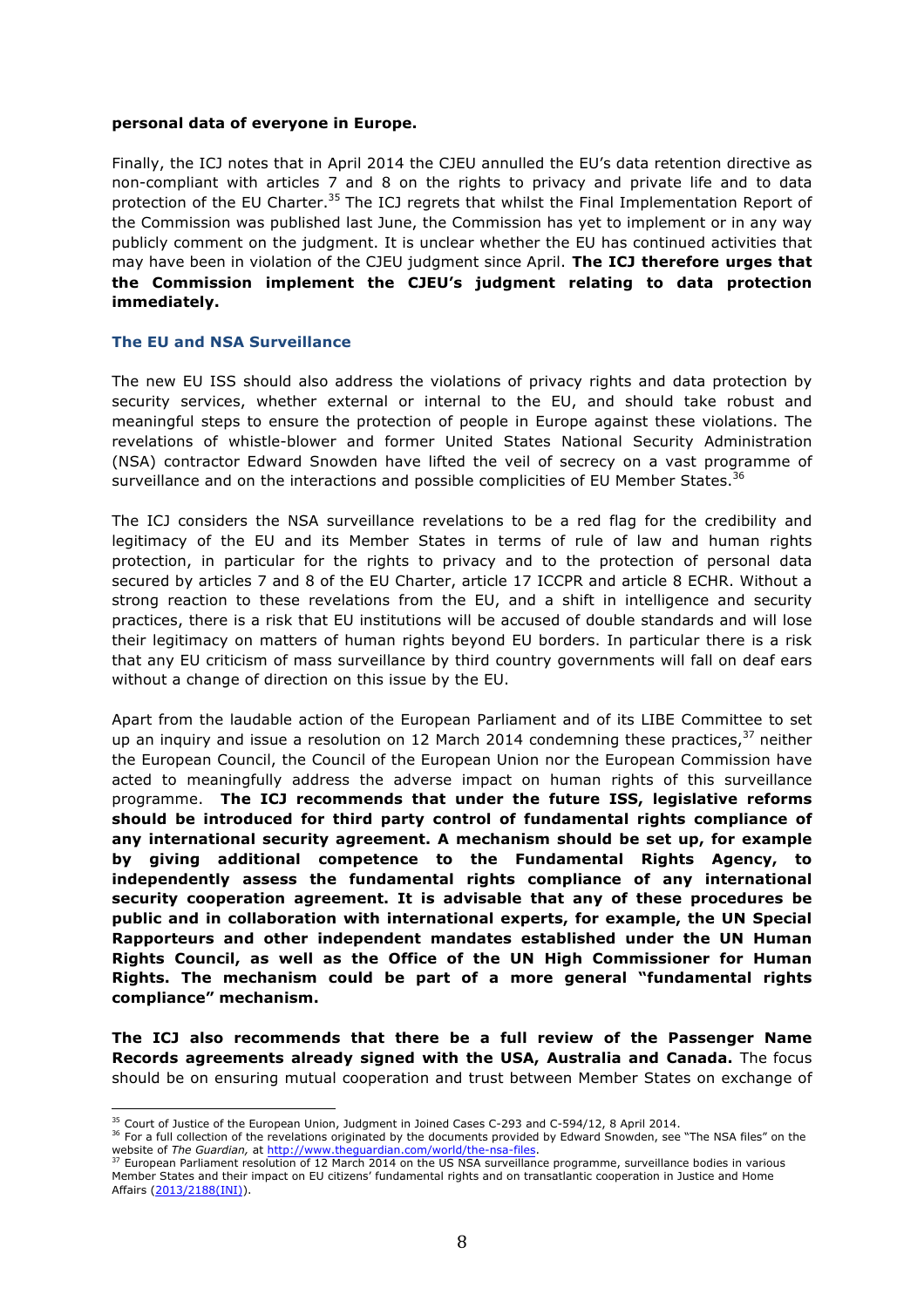criminal records, so that such information can be shared and analysed, rather than jeopardizing the rights of those travelling from the EU to the US, Australia or Canada<sup>38</sup> or to any other third country, in particular a country party to the "Five Eyes" group.**<sup>39</sup>**

**It will also be important for the future ISS that the EU legislates to provide adequate protection for whistleblowers, including EU citizens denouncing "internal" wrongdoings as well as any other "foreign" person denouncing wrongdoings having an effect on EU interests, competences, legislation or the EU Charter rights. This regulation should also encompass obligations to grant international protection of some sort to "foreign" whistleblowers, in line with the Global Principles on National Security and the Right to Information (Tshwane Principles), endorsed by the Parliamentary Assembly of the Council of Europe. 40**

**The future ISS should contemplate the establishment of a European intelligence supervisor or task Parliament to supervise intelligence services: the EU should give competence to the LIBE Committee, or to another independent body, to supervise any collaboration and exchange of information at the EU level, both where it involves the EU institutions and where it is among EU Member States. The EU could explore, within this context, the creation of a European network of parliamentary surveillance committees with power to request and share information and the development of substantive standards built on the Tshwane principles.41**

### **5. Counter terrorism and Human Rights: Renditions and Secret Detention**

The involvement of EU Member States in the USA-led system of renditions and secret detentions exposed the weakness of the rule of law in those States in the face of pressures to counter terrorism, and led to multiple and systematic violations of human rights within the EU, and to complicity in crimes under international law. It is therefore of key importance that Member States conduct effective investigations, initiate prosecutions and provide remedies and reparation to victims, and that the Council of the European Union and the European Commission promote accountability in this regard, of which there has so far been very little.<sup>42</sup> In the context of an ISS security aim to ensure protection of human rights and the rule of law, it should be a priority that measures are taken to enhance security services respect for human rights and rule of law and to ensure that they are held accountable for violations of human rights.

  $38$ The EDPS stated in this regard that "agreements must not legitimize massive data transfer in a field – law enforcement where the impact on individuals is particularly serious and where strict and reliable safeguards and guarantees are thus all the more needed, in particular preventing authorities or third countries, and ensuring enforceable rights, including judicial redress mechanisms for data subjects in the EU. In cases where national security exception is invoked, exceptions should be narrowly defined and with appropriate safeguards and limitations agreed", European Data Protection Supervisor, *Opinion of the European Data Protection Supervisor on the Future Development of the Area of Freedom, Security and Justice,* 4 June 2014,

para. 32.<br><sup>39</sup> The "Five Eyes" countries (USA, UK, Canada, Australia and New Zealand) are part of a unofficial intelligence community under which they share any sort of information as they were one intelligence service. This community is heavily dominated by its US component as demonstrated by the revelations that, despite an existing "no-spy" agreement among these countries, the US has been spying on UK citizens with the permission of the UK secret services. See, The Guardian, "US and UK struck secret

deal to allow NSA to 'unmask' Britons' personal data", 20 November 2013, www.theguardian.com.<br><sup>40</sup> See, principles 37-43 of the Tshwane Principles. The Tshwane Principles were endorsed by the Parliamentary Assembly of the Council of Europe in Resolution 1729 (2010),

http://assembly.coe.int/main.asp?link=/documents/adoptedtext/ta10/eres1729.htm<br><sup>41</sup> See Global Principles on National Security and the Right to Information ("The Tshwane Principles"), 12 June 2013, finalized in Tshwane, South Africa. <sup>42</sup> See, among other reports, Amnesty International, *Open Secret : Mounting evidence of Europe's complicity in rendition and* 

*secret detention*, Doc. No. EU 01/023/2010, 2010. The European Parliament and the Parliamentary Assembly of the Council of Europe have both conducted inquiries on the issue of complicity of European countries with the US-led rendition, secret detention and interrogation programme, and the European Court of Human Rights has already ruled on this matter, including in *El Masri v. former Yugoslav Republic of Macedonia* of 13 December 2012 and *Al Nashiri v. Poland* and *Husayn (Abu Zubaydah) v. Poland* of 24 July 2014.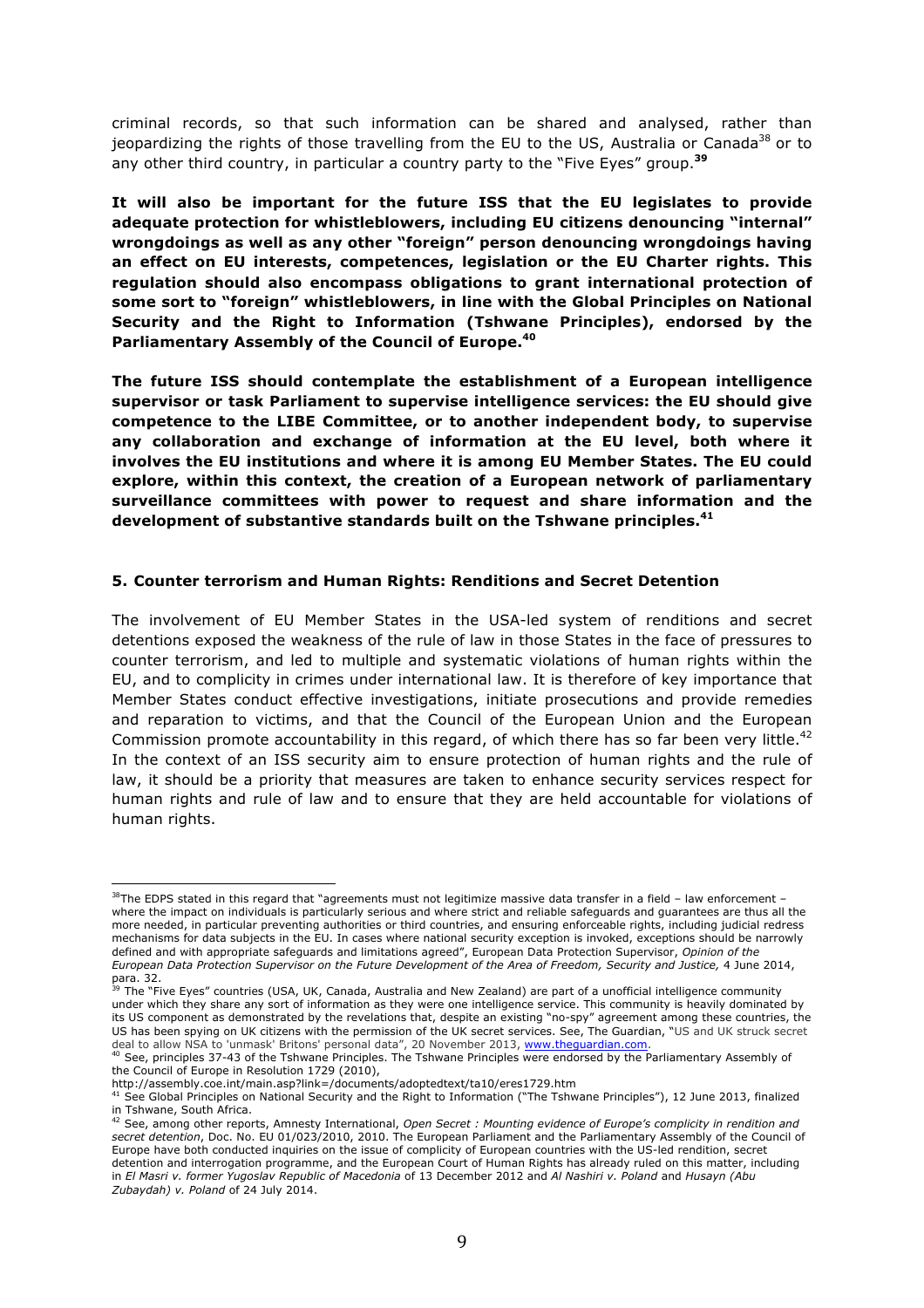The lack of accountability in EU Member States for cases of complicity in US renditions that could amount to crimes under international law reinforces the proposition that this matter cannot be solved at the national level alone, where too many interests block effective investigations, and that some responsibility should be assumed at the European level by EU institutions initiating their own investigations within their competence and supporting effective national investigations. If this is not done, there is an increased risk that an EU citizen may be criminally charged in the jurisdiction of a non-EU State or the International Criminal Court, in the absence of a national prosecution.

The ICJ commends the work of the EP on rendition and secret detentions and supports the recommendations contained in its resolution of 10 October 2013 on "alleged transportation and illegal detention of prisoners in European countries by the  $CIA''$ .<sup>43</sup>

**The ICJ recommends that the Commission in the future ISS (1) develops proposals to enhance accountability of EU Member State intelligence services for violations of human rights in counter-terrorism, including by establishing a mechanism for independent EU oversight of cross-border intelligence activities related to counterterrorism; and (2) develops legislation to ensure access to effective remedies and accountability for gross violations of human rights and crimes under international law, and if restrictions on EU competence impede such measures, support an appropriate treaty amendment to establish competence.** 

## **6. Corruption: EPPO Proposal**

Article 86 of the Lisbon Treaty provided the legal basis for the creation of a European Public Prosecutor's Office (EPPO), and the Commission put forth a first legislative proposal on the EPPO in July 2013.<sup>44</sup> The ICJ agrees that the creation of the EPPO will aid in the fight against corruption, which is also a fundamental threat to security, fundamental rights and rule of law. However, it should be stressed that any establishment of the EPPO must respect fundamental rights, including the right to fair trial. **The ICJ considers it essential in the future ISS, any action and policy relating to the EPPO does not set minimum standards that fall below the EU Charter and ECHR, but that the opportunity is taken to strengthen procedural rights protection.**

## **7. Justice Dimension of Security: Continued Focus on Criminal Procedural Rights**

A secure society is also ensured by adequate protection of fair trial and other procedural rights, including the right to liberty, throughout the EU, which in turn fosters mutual recognition and mutual trust and will enable Member States to communicate security concerns to each other safely and appropriately. Cooperation measures already in place, such as the European Arrest Warrant, aim to foster security. As the ICJ's Eminent Jurist Panel stressed in its 2009 report, a well-functioning criminal justice system, which upholds fair trial rights, maintains an independent judiciary, and ensures accountability of other branches of government, will "deter terrorists, disrupt terrorist networks, catch and punish those who commit crimes, and ensure that any innocent suspects mistakenly caught up in the law enforcement process are rapidly released.<sup>45</sup>

 $43$  European Parliament resolution of 11 September 2012 on alleged transportation and illegal detention of prisoners in European countries by the CIA: follow-up of the European Parliament TDIP Committee report (2012/2033(INI)).<br><sup>44</sup> Proposal for a Council Regulation on the establishment of the European Public Prosecutor's Office 2013/0255 (

COM(2013) 534, 17 July 2014.<br><sup>45</sup> International Commission of Jurists (ICJ), *Addressing Damage, Urging Action. Report of the Eminent Jurists Panel on Terrorism, Counter-Terrorism and Human Rights*, February 2009, p. 21.